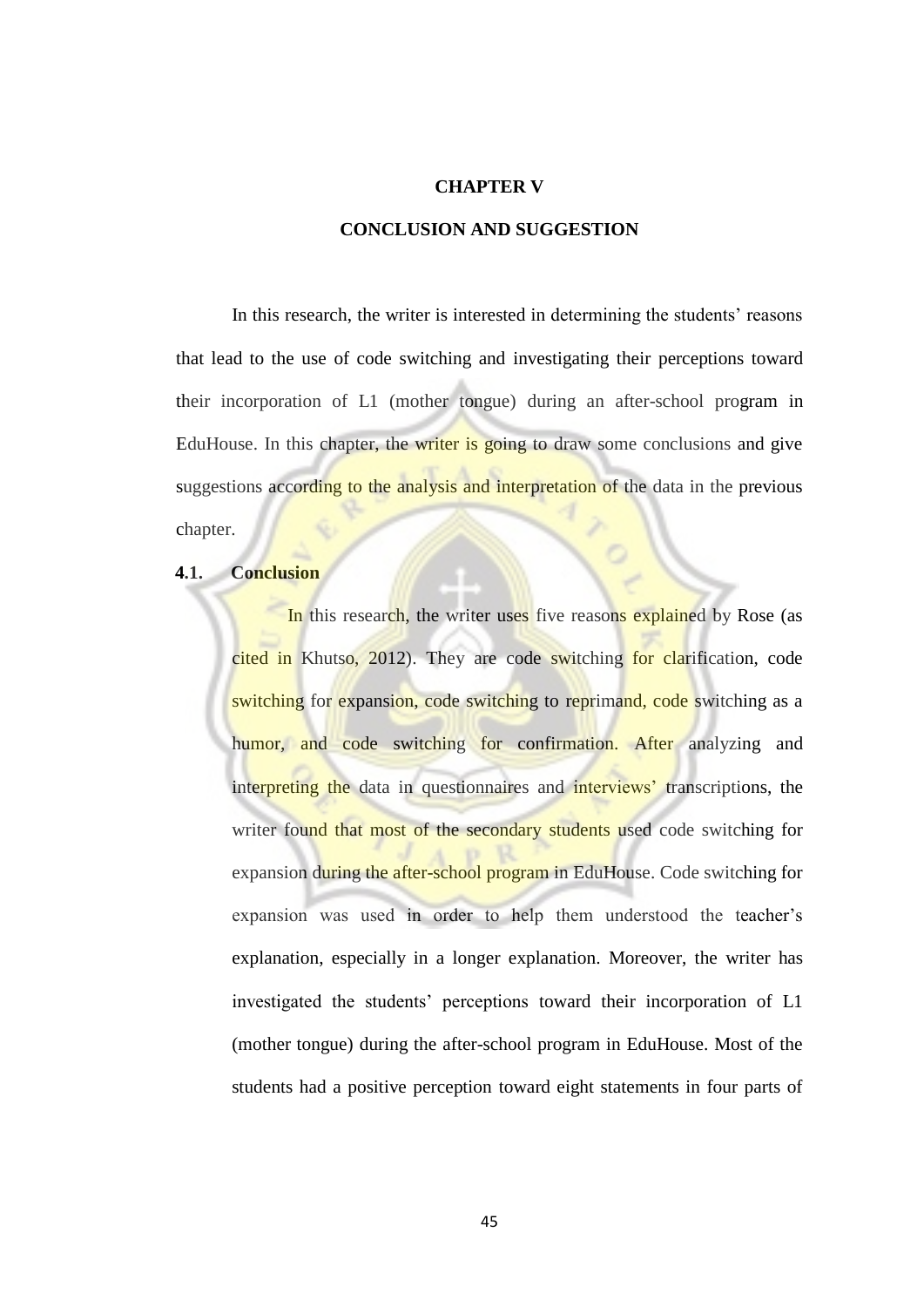sub-heading 4.2 (the second domain) and there was only one statement in the last part of sub-heading 4.2 which had a negative perception.

Through these students' reasons and perceptions, the teachers may become more strategic to use code switching (with L1 incorporation) during the class in an after-school program. In bilingual studies, code switching is viewed as a skill and code switching may become a tool to maximize the students' learning when it applies in a learning strategy. Therefore, the results of this research can be a reference to face and teach bilingual students from the international schools in an after-school program such as in EduHouse.

## **5.2. Suggestion**

The writer hopes that this research can help other teachers who teach bilingual students in an after-school program to be strategic to use code switching in the classroom. However, this research only used five reasons based on marked code choices explained by Rose to determine the students' reasons to use code switching and nine statements to investigate the students" perceptions toward their L1 (mother tongue) incorporation. Therefore, she would like to favor some suggestions for further research related to bilingual students" code switching (with L1 incorporation); their reasons and perceptions. She hopes there will be more other reasons that lead to the use of code switching and other perceptions toward the students' L1 (mother tongue) incorporation during an after-school program that can